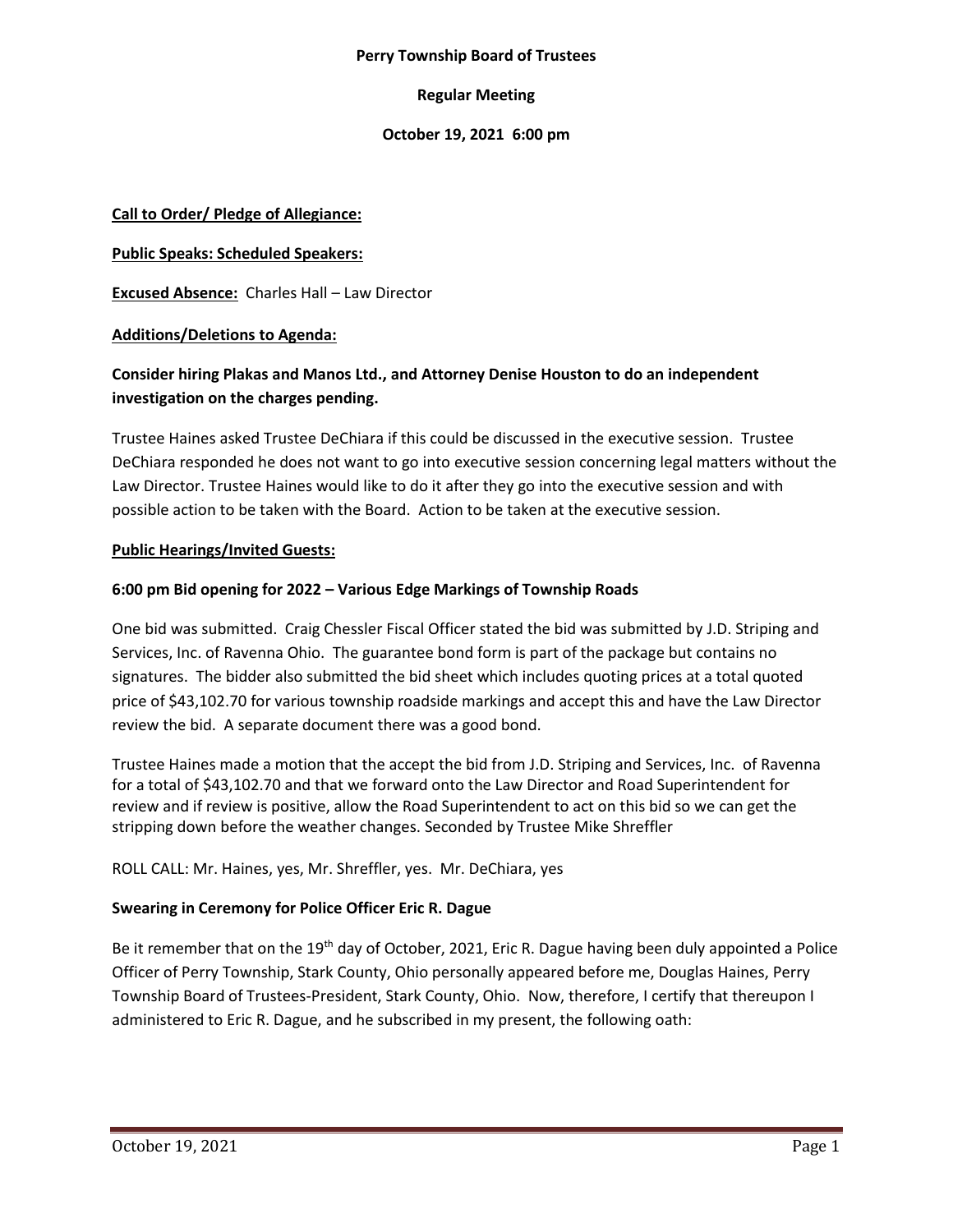## **THE STATE OF OHIO, STARK COUNTY, SS:**

"I, Eric R. Dague, do solemnly swear or affirm that I will support the Constitution and Laws of the United States of America, the Constitution and Laws of the State of Ohio, and that I will faithfully, honestly and impartially discharge the duties of a Police Officer in and for the Police District of Perry Township, Stark County Ohio, during my continuance in that office.

# **Presentation of Medical Marijuana Dispensary Request of Buckeye Relief – Caroline Henry**

Caroline Henry introduces herself and states she is the Director of Government Affairs. Included was the Retail Director, Director of Security and Chief Operator, Matt Winningham, Scott Hollison, and A.J. Carobello.

Buckeye Relief is a medical marijuana company based in East Lake, Ohio. Caroline Henry stated when the program first started 5 years ago, Perry Township put a ban on preventing the local marijuana companies from operating within its boundaries. They are here to talk about a property on Lincolnway East, former Family Video site. They would like to submit an application to the state to put a dispensary into that site. No growing or processing would happen in Perry Township. It would only serve patients with medical marijuana cards. It would work like a pharmacy. The Pharmacist they have on staff stated there is a medical benefit to this program. Qualifying conditions treated are which there are no cure or treatment for problematic conditions. To enter into the facility, you need to bring in your medical marijuana card which is given by your doctor who gave the prescription.

Buckeye Relief stated they are hopeful the Trustee's might be willing to reconsider their position on medical marijuana now that 5 years have passed since House Bill 523 was enacted. The program has been a success and the Board of Pharmacy/Department of Commerce have worked hard to ensure Ohio's dispensaries are exceptionally secure and blend into the communities in which they do business. Ohio's dispensaries look like high-end retail operations and from the street are not discernable from other retail stores.

Caroline Henry gave a brief summary and explanation regard Buckeye Relief as a Level 1 cultivator and processor based in Eastlake, Ohio and licensed to operate by the Ohio Medical Marijuana Control Program. The proposed Perry Township location would be a retail dispensary only. Cultivation and processing activities, including the packaging of medical marijuana, would occur in their Eastlake facility or at other similarly licensed facilities across the state.

More information about Buckeye Relief is available on their website a[t www.buckeyerelief.com,](http://www.buckeyerelief.com/) [www.amplifydispensary.com,](http://www.amplifydispensary.com/)

Buckeye Relief's security is staffed by retired and off-duty police officers. Every square foot of a medical dispensary (except bathrooms) and the surrounding exterior is under 24/7 video surveillance that can be accessed by the MMCP remotely at all time. Medical marijuana is stored in a secure vault. Deliveries will be conducted in a secure space out of public view.

Property: A critical component of the dispensary application is property. Applications are tied to a specific address. Applicants must confirm the address is not within 500 feet of a primary or secondary school, daycare, church, public library, public park or playground and /or opioid treatment facility.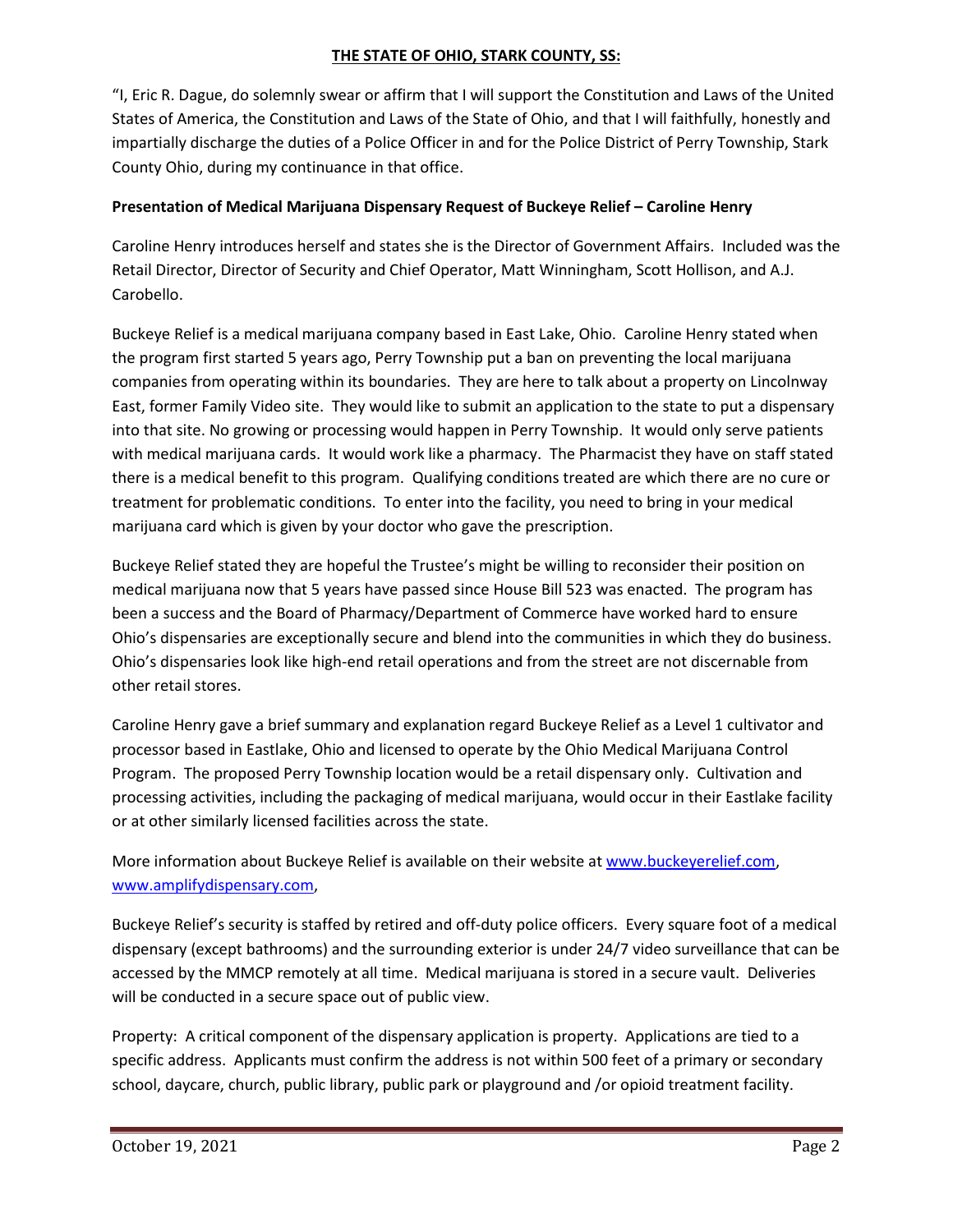Distances are measured from parcel line to parcel line. Applicants must also submit a form, signed by the local zoning authority, confirming the property may be used for a medical marijuana dispensary.

Several questions were asked from the Board:

Trustee Doug Haines asked: How long until a regular pharmacy is permitted to distribute like this? Buckeye Relief stated they believe it will not happen. Is your company affiliated with the Canton South location? No

Buckeye Retail stated there are multiple ways of dispensing, ex; gummies, what ways will it be sold out of this facility is it brought here and who decides how much each patient gets? Buckeye Relief responded, when the prescriber puts in the recommendation in the state system, he is verifying the patient has a qualifying condition and the actual recommendation, a lot of times they will leave it blank. If the doctor puts something in the that section, they are bond by whatever the doctor puts in. If left blank there is a discussion between the pharmacist on staff and the patient. The company goes over the different ways the product can be used.

Trustee Haines asked: why this location? Ms. Henry answered 4000 square feet so it can accommodate everything we want to fit into a dispensary. It will have a big enough lobby, also Perry Township is an unserved area closest dispensary is in Canton, 30- 40 minutes away. The patients are able to park close to the building.

The Board asked, how is the building labeled? The only sign would be "Amplified Perry Township". Then can not be lite at night.

Trustee Mike Shreffler asked what happens to your company if this becomes legal? Buckeye Retail stated they would be interested in being involved in a recreation program if one came to the state. Some would be grandfathered in.

Trustee Shreffler asked, is there any taxes that the township would receive? Ms. Henry stated the there is only a standard sales tax on their product. Because it is a medical product. There is no insurance coverage, everything purchased comes straight out of the patient's pocket.

Trustee Ralph DeChiara asked if they have other locations? Buckeye Relief stated they do not have any open facilities in Ohio. You are able to have up to 5 in one state. Trustee DeChiara asked because he would like to get further information from other jurisdictions. She stated she could connect the township the Mayor City of East Lake. He has worked with them for the last 5 years.

Trustee Mike Shreffler asked how soon were they looking for some kind of action? Applications of the next round of marijuana dispensaries are due by November 18, 2021 to the state.

Trustee Doug Haines asked is it important that you are on a main faraway? Buckeye Relief indicated that it must be 500 feet or more away from a church, parks, schools, playground or an opioid recovery center. They also have to be in a specific zoning area.

Trustee Doug Haines asked if this program is more for the hospice type patient, terminal or long term care? Ms. Henry responded it could be for both. 65% of the patients are over 40. 25% over 60 years of age.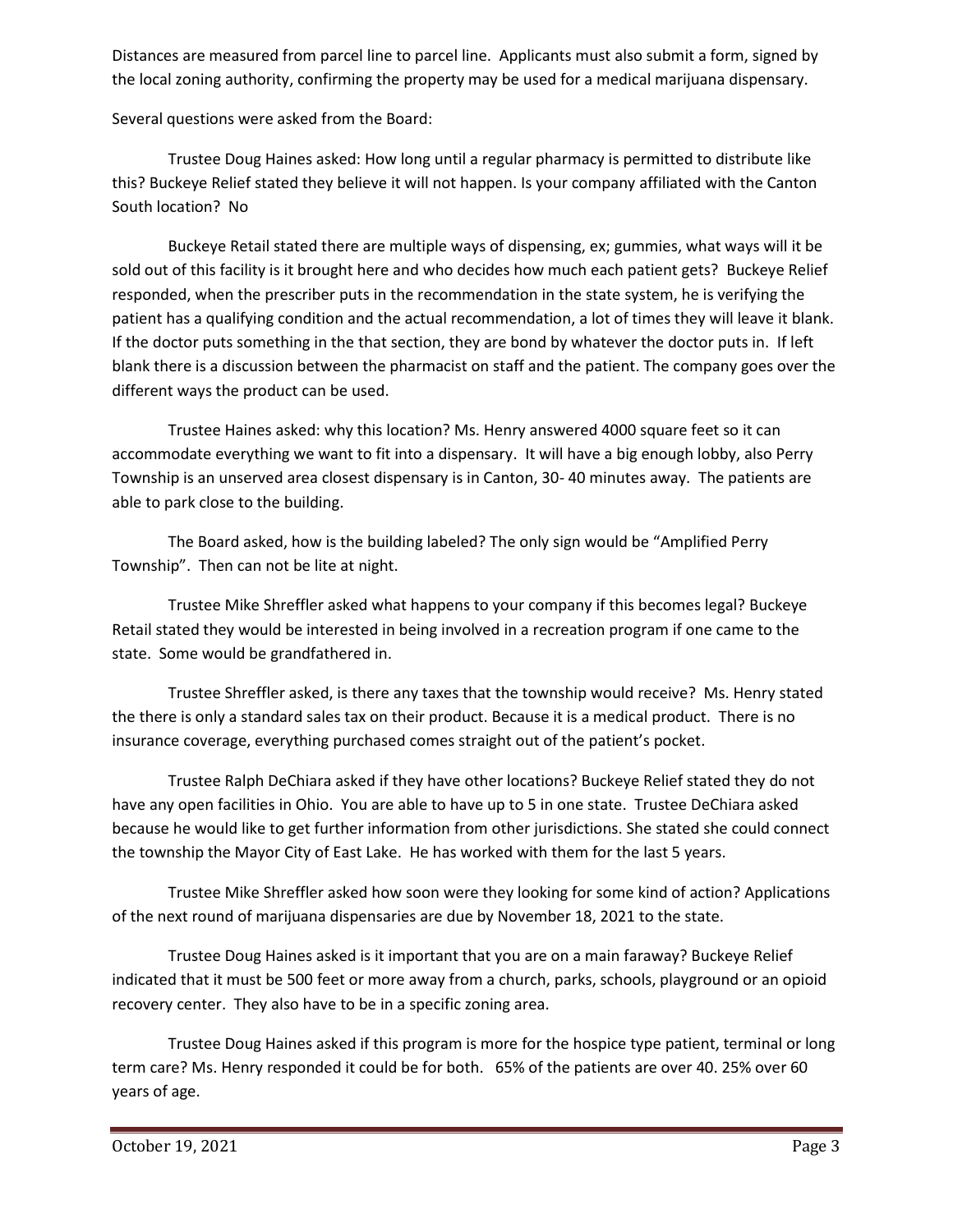Trustee Doug Haines stated he has the information they forward to the Township. He asked if there was anything further information that they could give that would make the decision easier, more educated or is there anybody else that we could talk to that is up and running and get more details. Caroline Henry suggested speaking with the director of the medical marijuana program for the board of pharmacy, Sharon Martin Moore. She will forward her information to Administrator Martin.

A resident asked: what other districts are you looking into? Buckeye Retail answered, Stark, Tuscarawas and Columbiana, Carroll Counties. How many people will be drawn from outside other areas? Buckeye Retail that is a little difficult to answer. The hours of operation would be 10-7. What is the plan, leasing or purchasing the property? Buckeye Retail will lease the property. What is will happen to the pizza shop next door? That would stay there Caroline Henry indicated.

The resident asked if there is going to be security in the parking lot itself? The resident questioned, what keeps people that are walking around that area, to come and bother your customers, waiting at their cars knowing they just came out with some "goodies". If we have issues, we will address them. We have surveillance.

Steve Toohey stated that there may be a rehab center across the street? Caroline Henry stated it depends on what type of rehab they perform.

Caroline Henry asked the Chief of Police if he provides extra duties for those services. He would need more information concerning this facility before responding.

Trustee Haines thanked them for coming. Trustee Mike Shreffler also stated anyone can email the Trustee's with any comments or questions.

## **Communications:**

## **Public Speaks on items up for Board Approval:**

## **Township Business requiring Board Action:**

## **Unfinished Business:**

# **Consider resolution to waive attorney client privilege as to Attorney Iams-Kuntz investigation and report**

Trustee Haines asked if there was any further discussion. Trustee Ralph DeChiara stated he thought it was time to let it go. People have asked for information and fiscal office has gotten request for this information and he sees no reason at this point and time to hold information back. We should be transparent as possible and release the EMS billing document.

Trustee DeChiara made a motion that to waive attorney client privileges for EMS billing report as to Attorney Iams-Kuntz investigation and report. Seconded by Trustee Mike Shreffler.

ROLL CALL: Mr. Haines, yes, Mr. Shreffler, yes. Mr. DeChiara, yes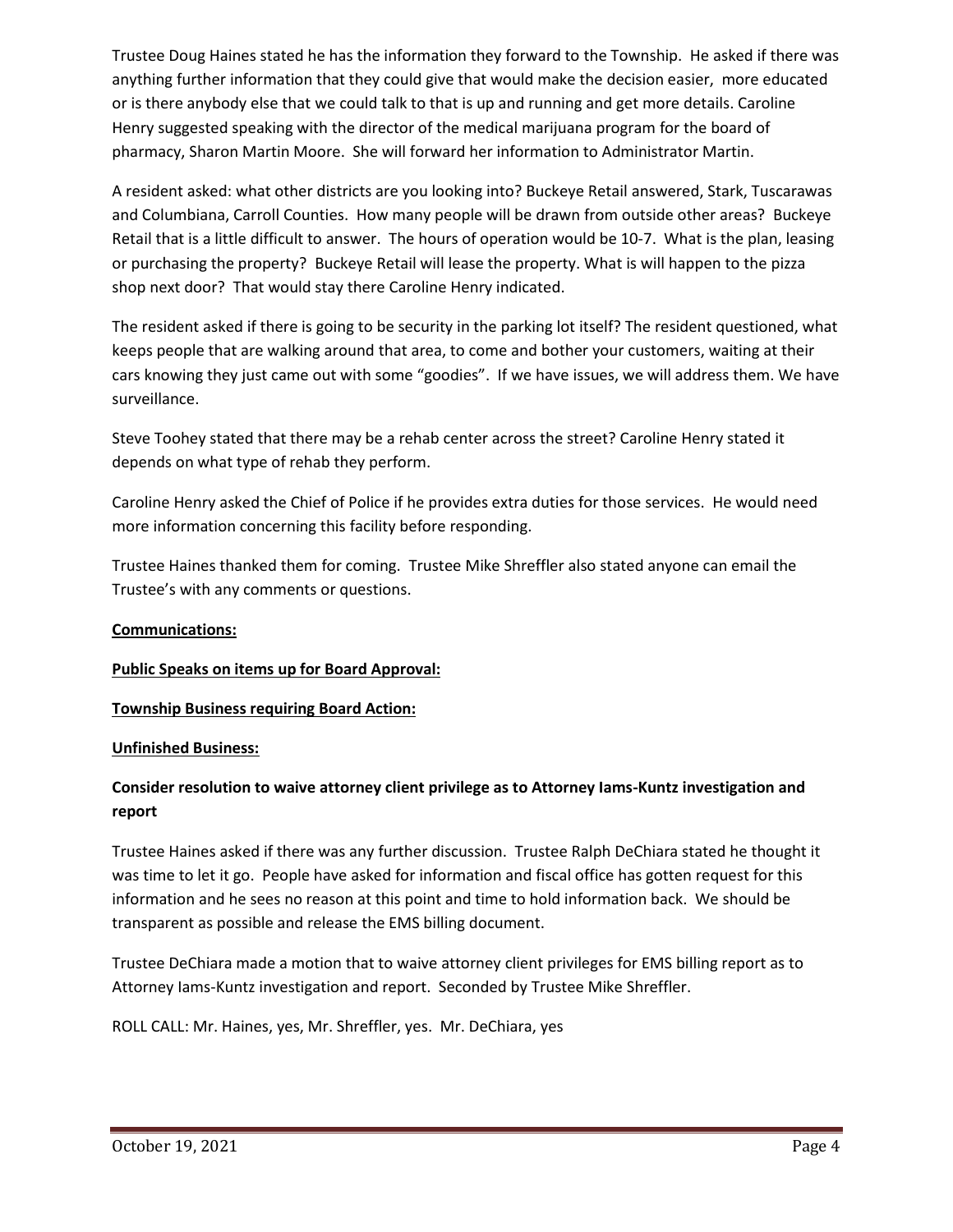#### **New Business**

Trustee Doug Haines made a motion to approve bills and payroll in the amount of \$350,390.85 for the week ending 10-5-21 and bills in the amount of \$85,115.83 for the week ending 10-12-21 for a combined total of \$435,506.68; Seconded by Trustee Mike Shreffler

ROLL CALL: Mr. Haines, yes, Mr. Shreffler, yes. Mr. DeChiara, yes

## **Fiscal Officer:**

## **Approval of Minutes from 6-1-21, 7-13-21, 7-27-21, 8-3-21 Regular Meetings.**

Trustee Haines made a motion that the Board approve the minutes from 6-1-21, 7-13-21, 7-27-21, 8-3-21 Regular Meetings; Seconded by Trustee Mike Shreffler.

ROLL CALL: Mr. Haines, yes. Mr. Shreffler, yes. Mr. DeChiara, yes.

#### **Consider Bank Reconciliations**

Trustee Haines stated that based on this information from the Fiscal Officer, he made a motion that the Board approve the bank reconciliation. Seconded by Trustee Mike Shreffler

ROLL CALL: Mr. Haines, yes. Mr. Shreffler, yes. Mr. DeChiara, yes.

# **Consider accepting the amounts and rates as determined by Budget Commission and authorizing the necessary tax levies and certifying them to the county auditor.**

Fiscal Officer, Craig Chessler stated that the board passed earlier in the year a budget based on the estimate of tax revenue. This is the Auditor's formal notification of the amounts that we are excepting to receive thru various inside milage and voter recruiter levies. Upon approval, the Fiscal Officer will deliver this to the Auditors office.

Trustee Haines stated that based on this information from the Fiscal Officer, he made a motion we accept the amounts and rates as determined by the Budget Commission and authorizing the necessary tax levies and certifying them to the county auditor

Seconded by Trustee Ralph DeChiara

ROLL CALL: Mr. Haines, yes. Mr. Shreffler, yes. Mr. DeChiara, yes.

#### **Administration:**

# **Consider recommendation of the Employee Health Benefits Committee – Aultcare 2022 Renewal of - 2%.**

Administrator Joyce Martin Fetzer stated the Employee Health Benefits Committee which consists of Doug Haines, Trustee, Joyce Martin – Township Administrator, John Wellman – PD Union President, Jacob Luckring – FD Union Road Department Union President, Steve Furlong and Road Specialist Representative Rob Halter – Mathew De Ruzza – Sirak Agency Broker and Jennifer Cassidy – Account Representative. The Employee Health Benefits Committee recommends the following to the Board of Trustees: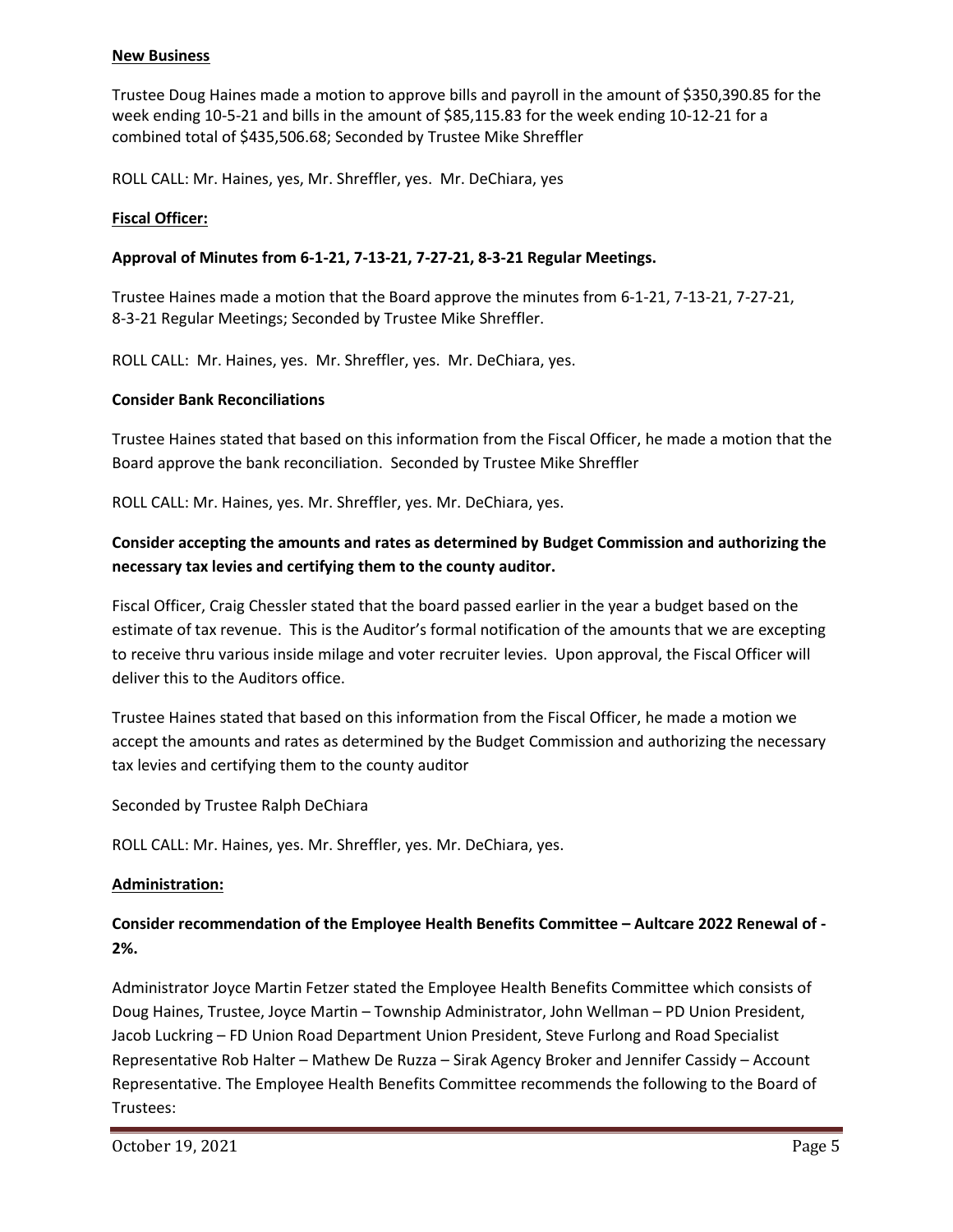- Consider adoption of the 2022 -2.% 90/10 plan and -1.8% for the HSA Plan for Aultcare.
- This renewal is much less than anticipated by the EHBC
- Accepting the proposed renewal fee also removes the necessity of completing FormFire Applications and allows us to begin scheduling employee educational sessions for FSA and HSA benefits.
- The EHBC also recommends accepting the Vision, Dental COBRA fees as present:

Vision \$1.75 Dental \$4.30 COBRA \$2.75

- Aultcare supporting documents were attached for the Boards review
- Please consider making a motion to accept the 2022 Aultcare Health Insurance Renewal of -2% for the 90/10 plan and -1.8% for the HSA Plan Aultcare and Administrative fees for Vision: \$1.75, Dental \$4.30, COBRA \$2.70.

Trustee Haines stated he made a motion that we accept the 2022 Aultcare Health Insurance Renewal of -2% for the 90/10 plan and -1.8% for the HSA Plan Aultcare and Administrative fees for Vision: \$1.75, Dental \$4.30, COBRA \$2.70. Seconded by Trustee Ralph DeChiara

ROLL CALL: Mr. Haines, yes. Mr. Shreffler, yes. Mr. DeChiara, yes.

Trustee Mike Shreffler just wanted to state to thank Administrator Martin and the Committee. He knows it is a lot of hard work and obviously we have seen the proof of that. We really appreciate that.

## **Fire Department:**

## **Consider resignation of Alyssa Cope**

Interim Chief Larry Sedlock stated that the Fire Department is requesting that the Board of Trustees accept the resignation of part-time firefighter/paramedic Alyssa Cope, effective September 30, 2021.

Trustee Haines made a motion that the Board approve the resignation of Alyssa Cope, part-time firefighter/paramedic; effective, September 30, 2021. Seconded by Trustee Shreffler.

ROLL CALL: Mr. Haines, yes. Mr. Shreffler, yes. Mr. DeChiara, yes.

## **Consider resignation of Kytt Rothermel**

Interim Chief Larry Sedlock stated that the Fire Department is requesting that the Board of Trustees accept the resignation of part-time firefighter/paramedic Kytt Rothermel, effective October 5, 2021.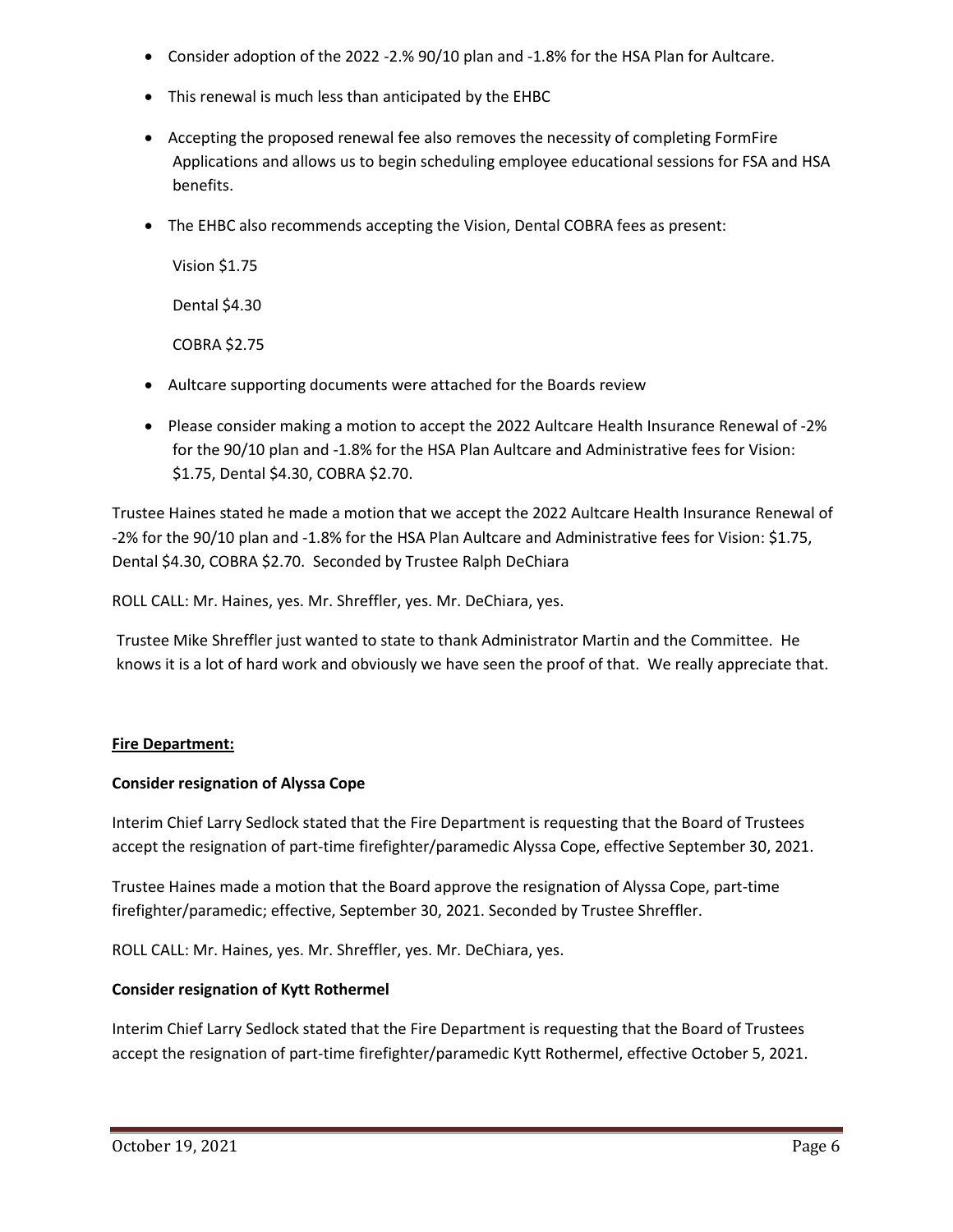Trustee Haines made a motion that the Board approve the resignation Kytt Rothermel, part-time firefighter/paramedic; effective, October 5, 2021. Seconded by Trustee Shreffler.

ROLL CALL: Mr. Haines, yes. Mr. Shreffler, yes. Mr. DeChiara, yes.

# **Consider accepting the donation from McKinley Eagles**

Interim Chief Sedlock stated he received a check from the McKinley Eagles charity fund in the amount of \$7,500.00. McKinley Eagles asked the Fire Department what the fire department would like to purchase and a portion of the check will go to the new Stair Chair and a portion of the donation will be utilized to purchase a command Center for one of the new Ford Explorer. The check will cover both of these items. Seconded by Trustee Ralph DeChiara

Trustee Haines made a motion that the Board accept from the McKinley Eagles a check in the amount of \$7,500.00.

ROLL CALL: Mr. Haines, yes. Mr. Shreffler, yes. Mr. DeChiara, yes.

# **Consider upfitting of the new Ford Explorers**

Interim Chief Sedlock stated the two new Ford Explorers arrived and with that we need to have upfitting installed. He presented two quotes. Hall Public Safety Upfitter cost for both vehicles will be a cost of \$16,653.80. However, it is actually \$13,167.20 as the cost of the command center is being paid for by the generous donation from the McKinley Eagles. Seconded by Trustee Mike Shreffler

Fallsway Equipment Company quote came in higher than Hall Public Safety.

Therefore, based on the above pricing, Interim Chief Sedlock is recommending that the Board authorize the upfitting of the Ford Explorers to Hall Public Safety for \$16,653.80 (Which includes the donation from the McKinley Eagles). One vehicle will cost \$6,583.60 and the other will be a cost of \$10,070.20.

Trustee Haines made a motion that we contract with Hall Public Safety Upfitter to upfit of the Ford Explorers to Hall Public Safety for \$16,653.80 (Which includes the donation from the McKinley Eagles). One vehicle will cost \$6,583.60 and the other will be a cost of \$10,070.20.

ROLL CALL: Mr. Haines, yes. Mr. Shreffler, yes. Mr. DeChiara, yes.

# **Consider the purchase of the new Stair Chair**

Interim Chief Sedlock stated he is requesting the Board allow the purchase of a new Stair Chair for one of the medic units. It will replace an older, more manual stair chair. It will allow for the moving of patients down steps easier and safer for both the crew and the patient. Bound Tree's price is \$3,928.50. The cost of the stair chair will be covered by the generous donation form McKinley Eagles. Seconded by Trustee Mike Shreffler

Trustee Haines made a motion that we purchase of a new Stair Chair for one of the medic units from Bound Tree's the full amount not to exceed \$3,928.50.

ROLL CALL: Mr. Haines, yes. Mr. Shreffler, yes. Mr. DeChiara, yes.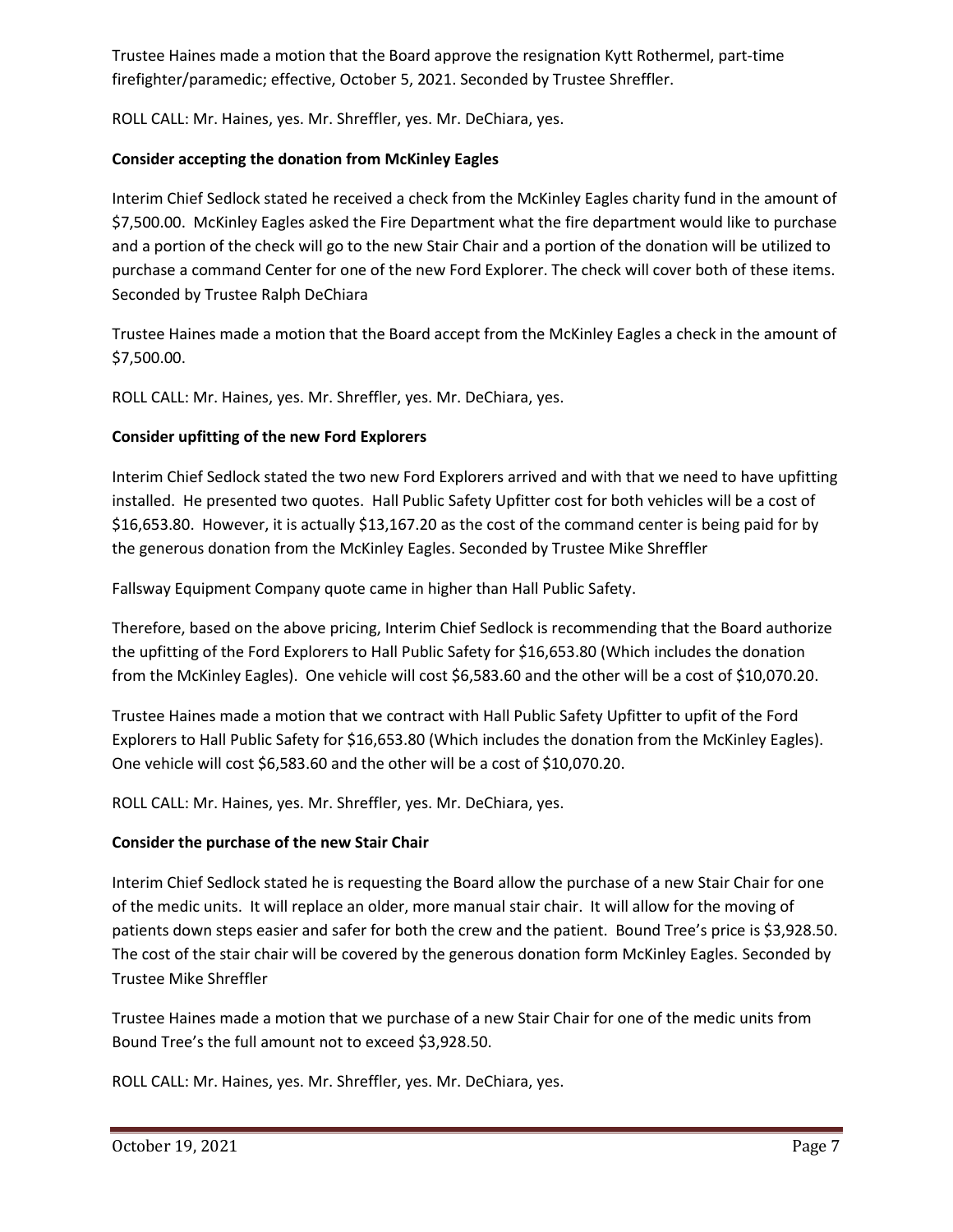## **Consider the purchase of a mobile radio from Motorola Solutions**

Interim Chief Sedlock is requesting the Board to allow the purchase of a new mobile radio from Motorola Solutions in the amount of \$2,967.05. The radio will go into the new Chief's vehicle. It is necessary to purchase this radio due to the fact we did not have an old Chief's vehicle that had a radio in it to transfer into the new vehicle. He is recommending the Board to authorize the purchase of the mobile radio from Motorola Solutions. Seconded by Trustee Ralph DeChiara.

Trustee Haines made a motion that we approve Motor Solutions for the purchase of a mobile radio not to exceed \$2,967.05.

ROLL CALL: Mr. Haines, yes. Mr. Shreffler, yes. Mr. DeChiara, yes.

## **Police Department:**

## **Consider accepting \$500.00 donation from McKinley Eagles Trick or Treat**

Chief Pomesky is requesting that the Board accept the donation from the McKinley Eagles for trick or treat candy. The total donation amount was \$500.00. Seconded by Trustee Ralph DeChiara.

Trustee Haines made a motion that we accept the \$500.00 donation from the McKinley Eagles for trick or treat candy. The total donation amount was \$500.00

ROLL CALL: Mr. Haines, yes. Mr. Shreffler, yes. Mr. DeChiara, yes.

## **Consider OHLEG-RMS**

Chief Pomesky stated he has begun the process of looking at updating their records management system (RMS). The RMS of our department performs many vital functions for our agency operations. To upgrade this system, he is recommending they update the RMS by migrating to the Ohio Law Enforcement Gateway-Records Management System (OHLEG-RMS) through the Ohio Attorney General's Office. Their platform not only scales to our community and agency needs, but it also allows us to share law enforcement information with local, county, state, and federal agencies. In addition, it allows for automated reporting processes for our crime and crash information.

Chief Pomesky stated to purchase software that scales to our agency needs would cost Perry Township around \$100,000.00-\$130,000.00. Additionally, there would be a \$10,000.00-\$12,000.00 annual maintenance fee. Migrating to OHLEG-RMS comes at no cost to Perry Township and there is no annual maintenance fee. There may be upgrades along the way. The OHLEG-RMS platform promotes redundancy for our operations during critical times.

Chief Pomesky would like to obtain the Board's authorization to move forward with this migration process. This is the latest technology and the current software was purchased 24 years ago. This is a flexible agreement. Seconded by Trustee Mike Shreffler.

Trustee Haines made a motion that with the information and the Law Directors approval, that we proceed to updating their records management system (RMS) with the Ohio Attorney General based on the Law Directors approval.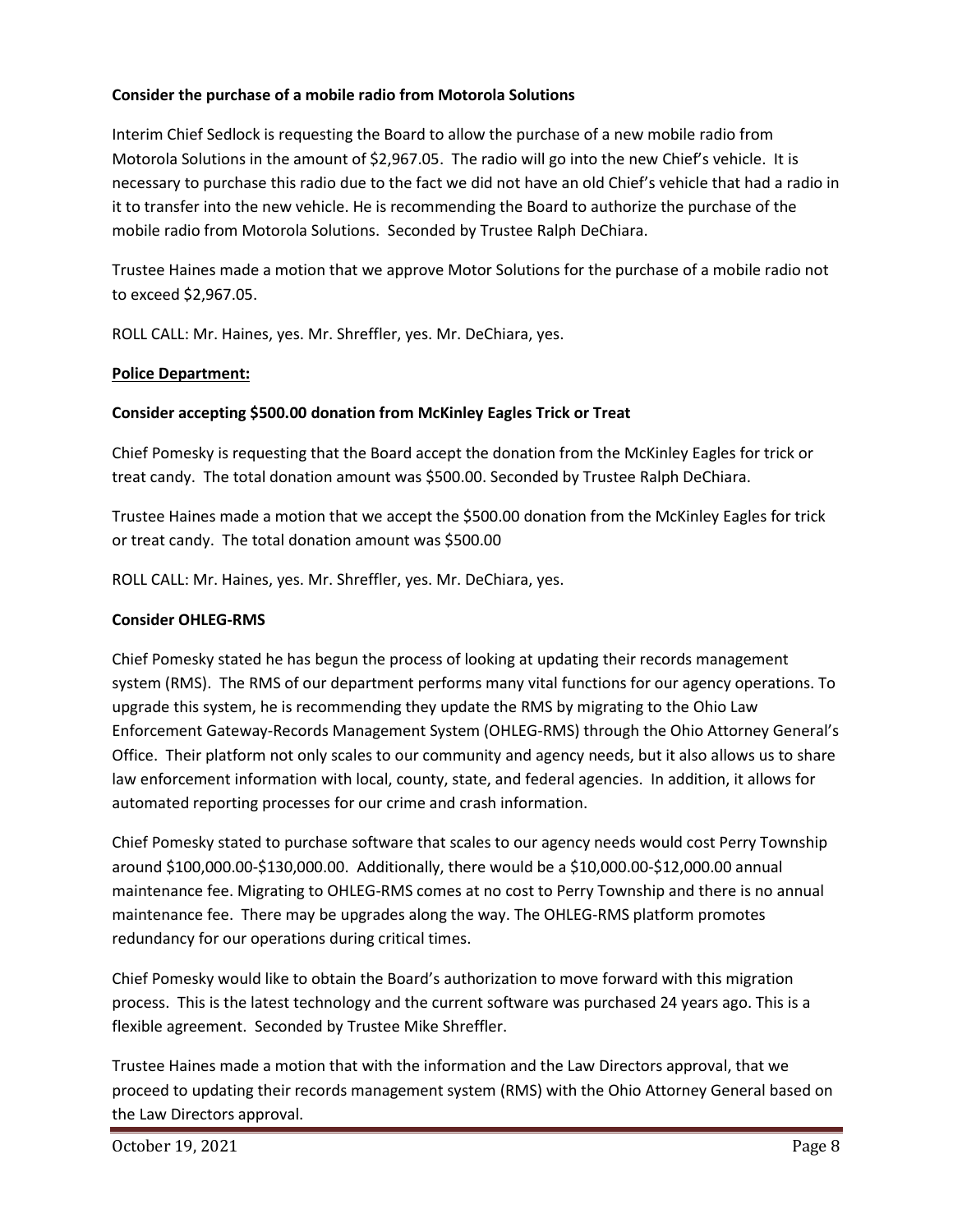## **Consider acceptance of BVP Grant \$2,000**

Chief Pomesky applied for the Bullet Proof Vest Grant Award Program. The Bureau of Justice Assistance has awarded the Police Department \$2,000.00 towards the bullet proof vest fund that expires August 31, 2023. The grant provides 50% reimbursement when purchasing vests for the officers. Bullet proof vests expire after five (5) years. The Chief is asking that the Board accept the grant award in the amount of \$2,000.00 within the terms and condition. Trustee Haines asked how many vests need replaced. Chief stated 3-4 this year but that it fluctuates year to year. Seconded by Trustee Ralph DeChiara.

Trustee Haines made a motion that with we accept the grant from the Bureau of Justice Assistance for the amount of \$2,000.00 for the Bullet Proof Vest Grant Award Program

ROLL CALL: Mr. Haines, yes. Mr. Shreffler, yes. Mr. DeChiara, yes

#### **Road and Park Department:**

**Law Director:**

**Zoning:**

**Problem Properties:**

**Department Matters Not Requiring Board Action:**

**Administration:**

**Fire Department:**

**Police Department:**

**Road Department:**

**Parks/Recycling:**

**Zoning:**

**Law Director:**

**Announcements:** The November meetinsg are going to be now held on November 9, 2021 and November 16, 2021.

#### **Public Speaks-Open Forum:**

Tim Lewton: He stated his address of 1615 Sherwood Ave, Massillon. He brought up previously issues in his neighborhood and would like to mention Jeff Whystell has done a very good job in getting some of the issues cleaned up. He understands some of the issue won't be done right away but it is in the process. Another topic he wanted to bring is the farm. Last week someone disassembled the green houses. There is plastic, buckets, drums in the area of where the green houses were taken down. It needs to cleaned it up. Trustee Haines stated if he doesn't get cleaned we will clean it up.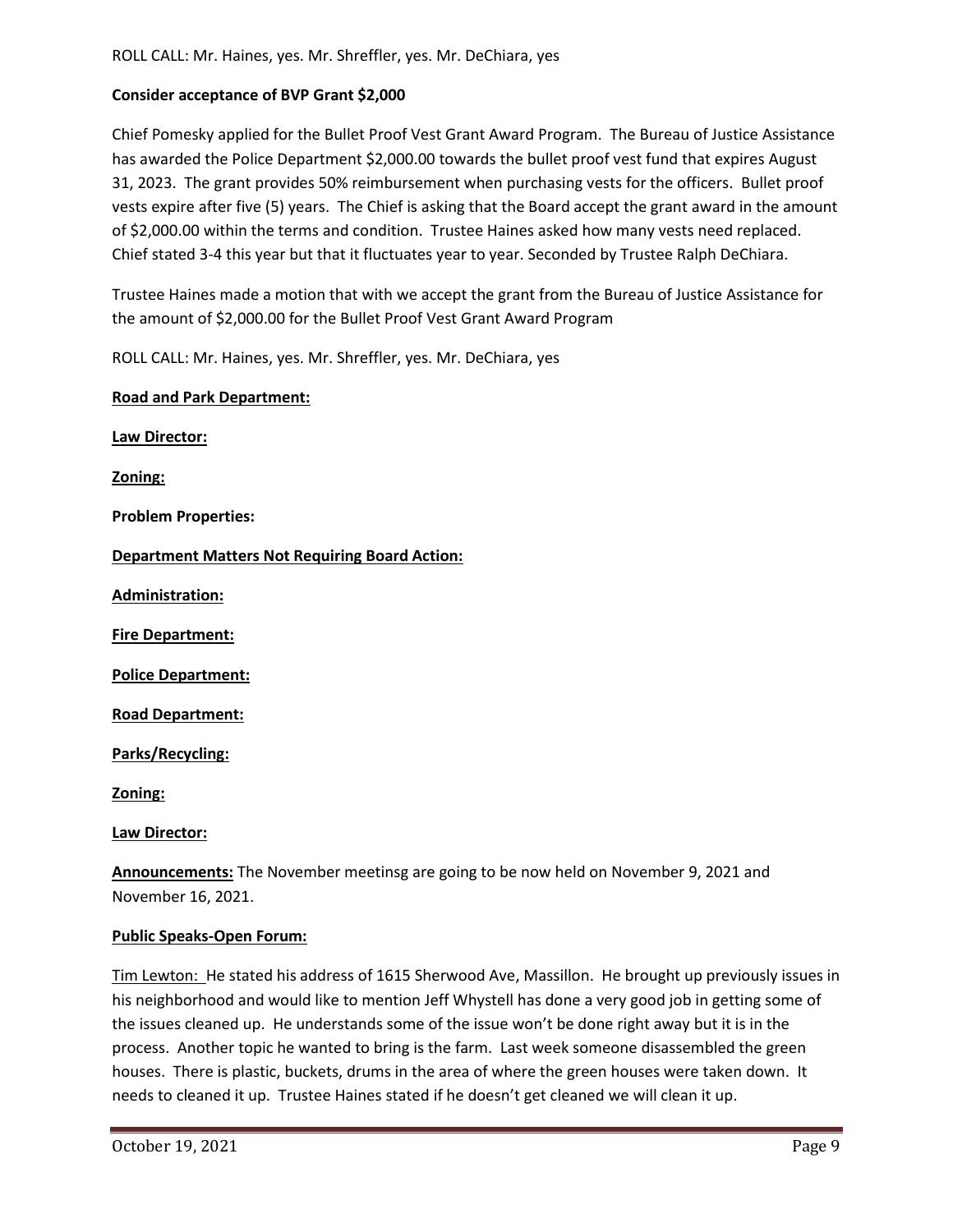Steve Toohey: He stated his address of 642 Summerdale, Massillon, Ohio. He wanted to make a point about the Buckeye Relief issue that it's the image of the township. There is to many "what if's". This maybe a hard sell. He believes we could find a better use for that facility. Secondly, the Genoa Road looks like they are close to finishing the program and wants to know if anyone has spoken to this company? Road Superintendent John Masalko stated the project is not completed and the people doing the repairs, North Starr, he assured him those patches will be put back to township specks. He understands it will take time and concrete will go into the holes. Hoping results are favorable.

Tim Blythe: He stated his address as 1996 Masterspoint SE. He had requested a tour of Fasnacht Farms some time ago and on July 30, 2021 he received an email that due to the condition of the facilities the Professional Risk Management Insurance assessment should be conducted first. It has been 3 months since Mr. Blythe's request. Mr. Blythe asked what is an acceptable amount of time to have this request full filled? Trustee Haines stated we reached out to them and Administrative Martin stated that structure repairs need to be repaired. Mr. Blythe asked when that will be completed and the Board answered that it has not been discussed.

Mr. Blythe had a conversation with Jen Miller and informed him she had received some information from the public records request that she had filed. She forwarded the documents to Mr. Blythe. He goes onto to state that there was email correspondence between the Board or Administrative Martin with the tenant farmer. Mr. Blythe asked why is the tenant farmer telling the Board what he will and will not do? There are items that are spelled out in the contract. He questioned that it's been over 2 months since the Board reached out to a law firm to see what options were available. He would like to know what the hold up is. Trustee Haines answered that the lady who was to come out is on medical leave act and we are planning to have them at the next meeting. Mr. Blythe asked when did we ask them to come out? The Board reached out to them to make their recommendations. Mr. Blythe stated the tenant farm was to maintain the property as instructed in his contract. He feels it is a violation of his contract. The tenant farmer in his emails stated he would not be renewing his contract. Trustee Haines stated the farmer did relay he purchased a home and it would be a possibility the township severing ties with him.

## **Executive Session(s):**

1). Trustee Doug Haines made a motion that the Board adjourn into Executive Session pursuant to ORC 121.22 (G)(1) to investigate charges to include the Board, Fiscal Officer and Township Administrator. With possible action to be taken. Seconded by Mike Shreffler

ROLL CALL: ROLL CALL: Mr. Haines, yes. Mr. Shreffler, yes. Mr. DeChiara, yes.

The Board adjourned into Executive Session at: 7:20 pm

The Board adjourned from Executive Session at: 7:49 pm

2.) Trustee Doug Haines made a motion that the Board adjourn into Executive Session pursuant to ORC 121.22 (G)(1) to discuss the hiring a fire chief to include the Board. Seconded by Trustee Mike Shreffler

ROLL CALL: ROLL CALL: Mr. Haines, yes. Mr. Shreffler, yes. Mr. DeChiara, yes.